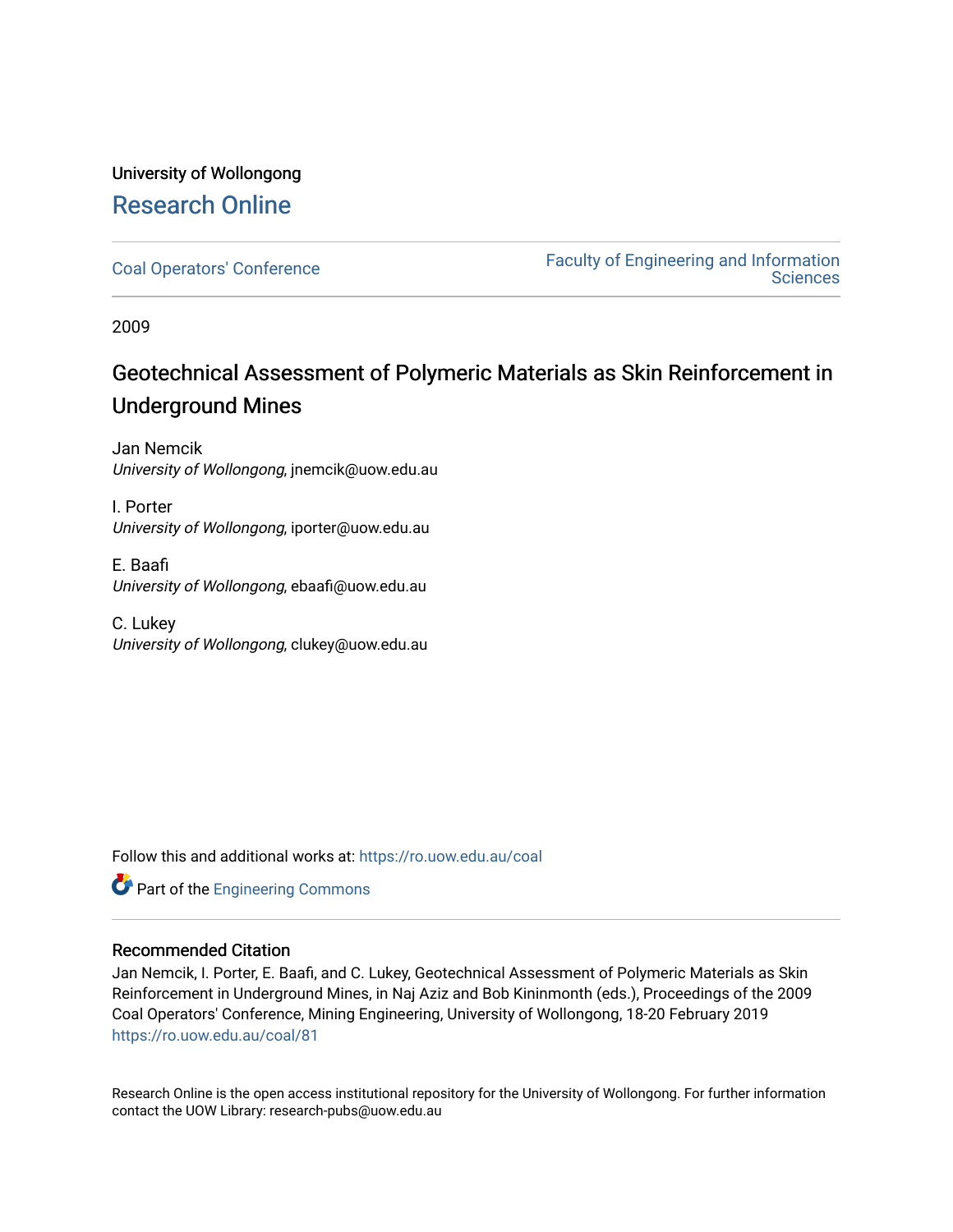# **GEOTECHNICAL ASSESSMENT OF POLYMERIC MATERIALS AS SKIN REINFORCEMENT IN UNDERGROUND MINES**

# **Jan Nemcik1 , Ian Porter<sup>1</sup> , Ernest Baafi1 and Christopher Lukey1**

*ABSTRACT:* Current advances in roof support automation require a fast and effective skin reinforcement of underground mine roadways. To satisfy these needs a strong and tough fibre reinforced polymeric alternative is emerging as a logical substitute to the old steel mesh support system. Differences between steel mesh and polymer skin behaviour are investigated. Computational models are utilised to compare these two skin support systems with a view to optimising the performance needed for effective roadway skin reinforcement. In particular, development of a strong and resistant shell that minimises movement along the fractured rock and coal surfaces found between the roof bolt anchors is recommended. A strong surface adhesion and the strength of a reinforced polymer skin can provide the necessary toughening mechanism required to enhance roadway surface support by forming a reinforced polymer/rock surface layer. The fractured rock mass in its undisturbed phase is relatively stiff while confinement stresses exist. However, any dilation that occurs due to displacement along the rough surfaces of the fractured rock causes strata softening, bulking and movement into the mine opening. The polymer skin can provide active resistance to any movement along the fractured rock surface as soon as any movement begins to occur. Even partial de-bonding of the polymer from the rock surface may not significantly disturb this mechanism.

## **INTRODUCTION**

Steel mesh has been used successfully for many years to control friable roof conditions and prevent loose roof and rib material from caving into the roadway. To increase the speed of development rates of underground roadways, automation of the mining process is required. Despite its extensive use, the installation of steel mesh is difficult to automate and many other products have been trialled to take its place. Ideally, the properties of these new products should be similar or better than those of the steel mesh. Most of the Thin Spray-on Liners (TSL) trialled in the mines are weak with slow curing times, and the plastic mesh currently used to support the coal ribs is relatively weak, therefore neither material can seriously compete with steel mesh.

Currently, manually handled steel mesh is still the most widely used product to control friable strata in underground mines, however the automation process requires a suitable product that can replace the steel mesh. Now such a polymer product that cures in seconds and forms an instantaneous strata binder that surpasses the properties of steel mesh is under development at the University of Wollongong.

## **STRATA REINFORCEMENT SYSTEMS**

It is impossible to prevent formation of mining induced fractures, however it is possible to successfully control fractured ground. The fractured rock mass in its undisturbed phase is relatively stiff while confinement stresses exist, however the loss in ground confinement results in strata softening, bulking and strata movement into the mine opening. In general, mining induced fracture surfaces are of an irregular nature and excessive shear displacements along such fractures cause significant strata dilation and therefore excessive convergence into the mine opening. It is common knowledge that reduction of strata movement is desirable for ground stability and therefore 'active' strata reinforcement is essential to minimise fracture displacements.

Historically, wooden props, sprags and arches provided passive roof and rib support that allowed large roof and rib displacements to occur before active resistance to movement was achieved. Such passive systems could not provide effective strata control and large amounts of support were required to control severe ground conditions resulting in slow mining advance and expensive labour intensive support systems that would not be suitable for today's modern high production mines.

 $\overline{a}$ *1 Faculty of Engineering, University of Wollongong, NSW 2522*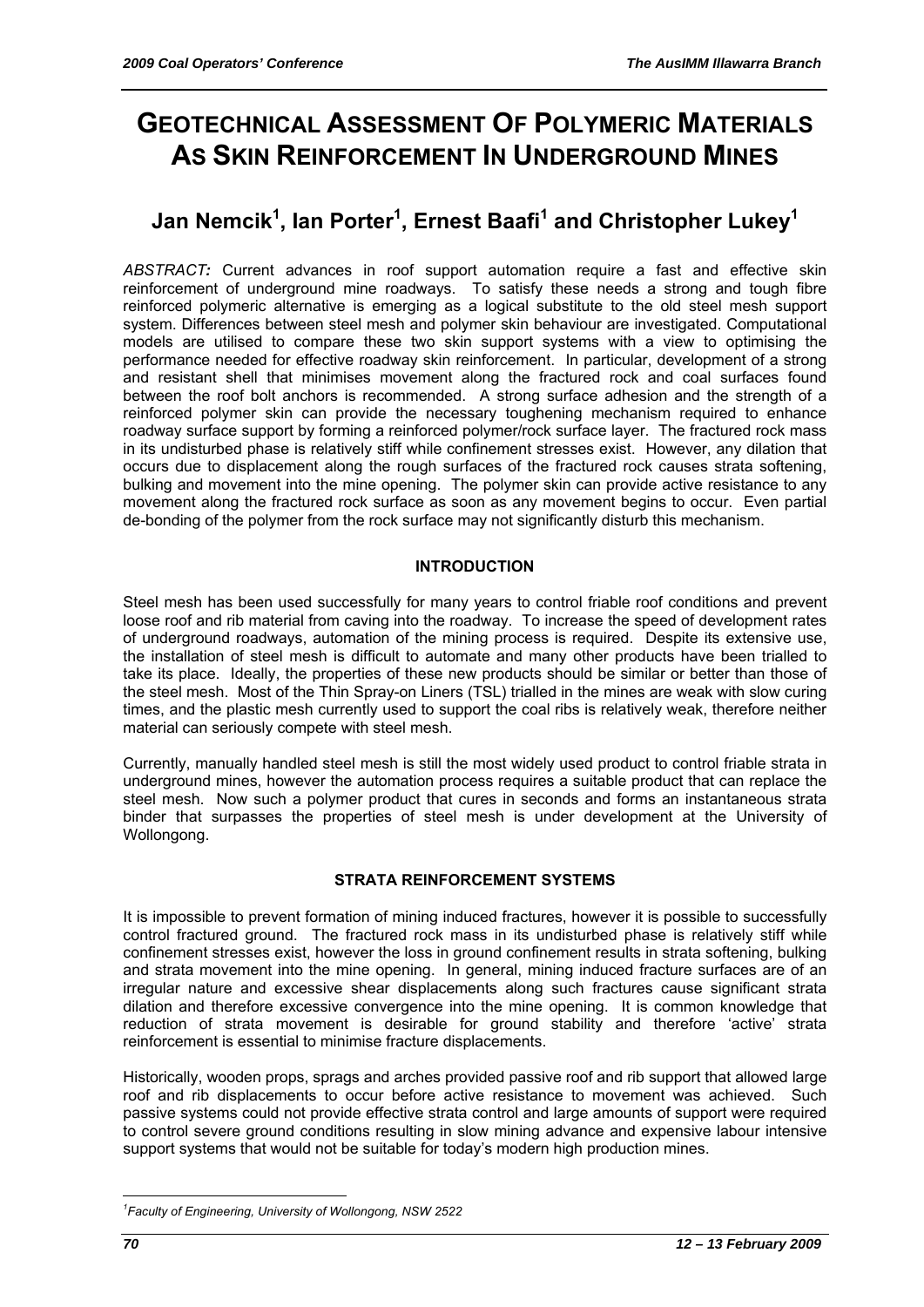Effective strata reinforcement systems evolved over time with fully encapsulated high capacity steel bolts currently used as the primary reinforcing support, while high capacity cable bolting systems are used as the secondary reinforcement of severely deformed ground. It is essential that good reinforcement must be of a high capacity and stiffness to provide significant resistance to minute fracture movement whether in shear or dilation. Today's reinforcement systems ensure high strata confinement characteristics, low ground movement and superior ground stability in adverse conditions.

Although the success of steel bolts in ground reinforcement is undisputable, skin reinforcement of the mine roadways has not yet been optimised. Steel mesh has proven successful for the control of friable roof conditions but as with the wooden props its role is purely passive in nature. The steel mesh does not provide reinforcement to the strata and is exclusively used to prevent loose material from caving into the roadway.

#### **THE ROLE OF STEEL MESH IN ROADWAY SUPPORT**

Steel mesh is normally installed in mine roadways, tunnels and other underground openings where poor strata conditions prevail. Integrated together with the steel bolt reinforcement, the main role of steel mesh is to provide passive confinement to the fragmented rock surface that would normally fall out into the opening. In severe cases the steel mesh can prevent gradual degradation of loose material between the rock anchors where excessive cavities may form and affect the integrity of strata reinforcement.

To investigate properties of steel mesh, numerous testing programs have been undertaken (Tannant (1995), Thompson (2004), Villaescusa (1999) and our team) to quantify steel mesh properties and demonstrate the role of steel mesh in the civil and mining industries. The square or rectangular rock bolting pattern and the alignment of steel mesh wire have a significant influence on the load distribution in mesh. A typical steel mesh consists of 4-5 mm diameter drawn steel wire generally welded in a square or rectangular pattern. When loaded, steel mesh is stiffer in the direction parallel to the wire strands indicating that the row of bolt anchors installed parallel to the mesh wire strands would share most of the strata loads located in line between the bolts. The strata loads experienced elsewhere along the mesh may result in large displacements with some load distributed further away from the point of load application, depending on the bolt anchor pattern.

#### **EXPERIMENTAL MEASUREMENT OF STEEL MESH BEHAVIOUR**

The results of tests conducted to date indicate that steel mesh behaviour is complex and requires comprehensive tests and numerical modelling to predict its behaviour. A steel mesh deformation test, designed to allow calibration of the numerical models, is shown in Figure 1, while the ABAQUS computational modelling results for the same load are shown in Figure 2. While the general values of the experimental and model displacements are similar, the experimentally measured displacements were affected by the loading system.



Before Test **After Test** 

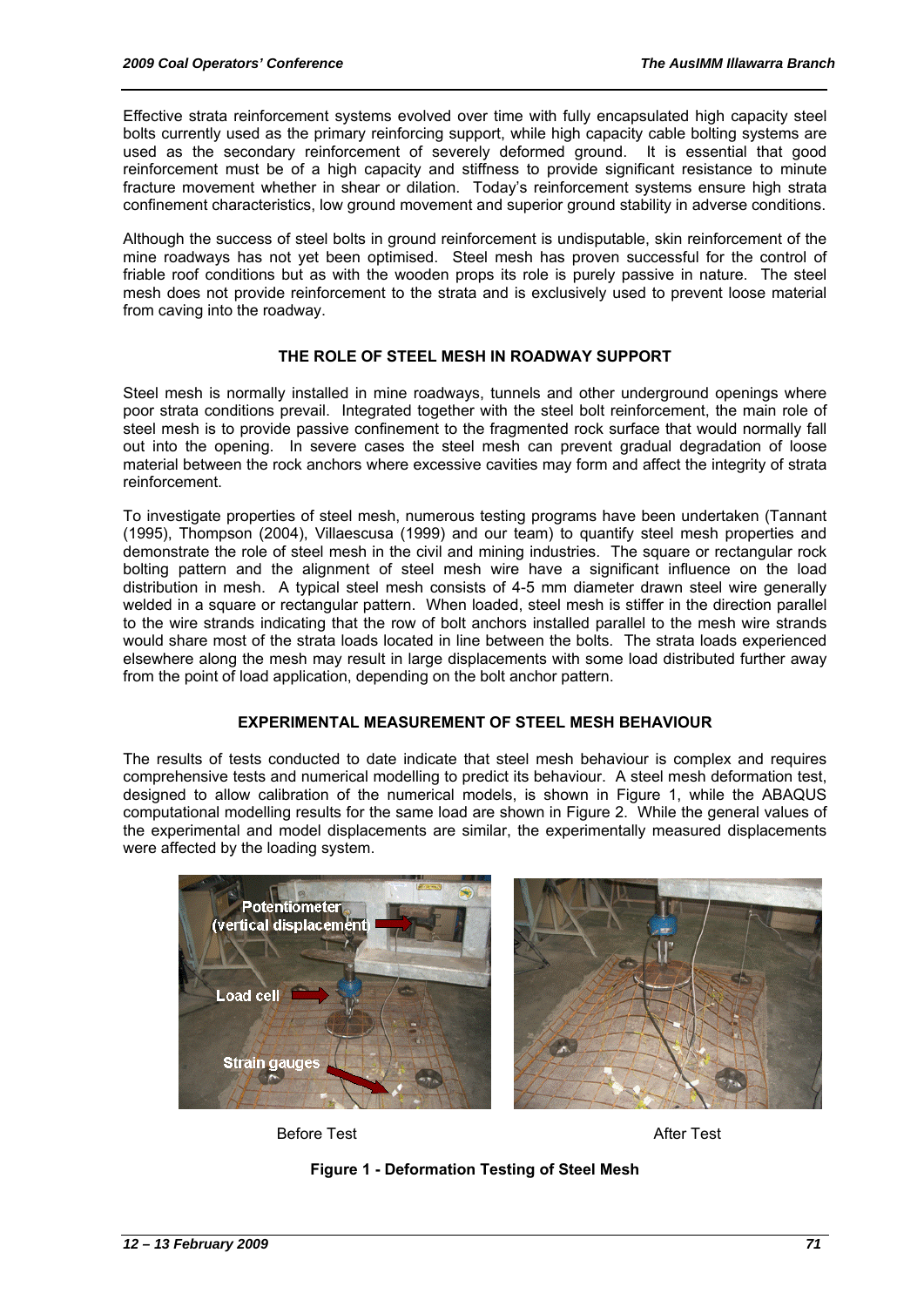

Numerical Model Experimental Data *vs* Numerical Model

**Figure 2 - Numerical Modelling of Mesh Deformation** 

Both experimental results and numerical modelling involving stretching steel mesh at 45˚ to the steel strands (Figures 3 and 4) indicate that the mesh can deform easily, accepting strains of approximately 80% before mesh failure occurs. Apart from low stiffness, the ultimate strength of steel mesh welds loaded at 45˚ to the wire strands is approximately 40% of the wire strand tensile strength. The diamond pattern experienced more than 60% strain at approximately 50MPa when the welds connecting the mesh strands began to deform. The weakened steel wire, now aligned at a lower angle to the "stretch" direction, loaded quickly with welds failing at approximately 220MPa. Note that the typical tensile strength of steel wire is usually more than 500MPa. As expected, the welds joining the steel wire are weaker than the wire itself and can significantly reduce the ultimate mesh capacity if loaded in directions other than the wire strand direction.



Before Test **After Test** 



#### **Figure 3 - Steel Mesh "Diamond" Tensile Strength Test**

Higher loads can always be expected along the wire strands that directly stretch between two adjacent bolts. These strands are often overloaded and can fail at low deflections. The subsequent loads applied elsewhere within the diagonal area would be expected to produce higher permanent mesh deformation at lower loads. If a mesh failure occurs in line between the bolts, diagonal displacements would follow and the progressive mesh failure would occur wire by wire with mesh deformations similar to those observed in the test described in Figures 3 and 4.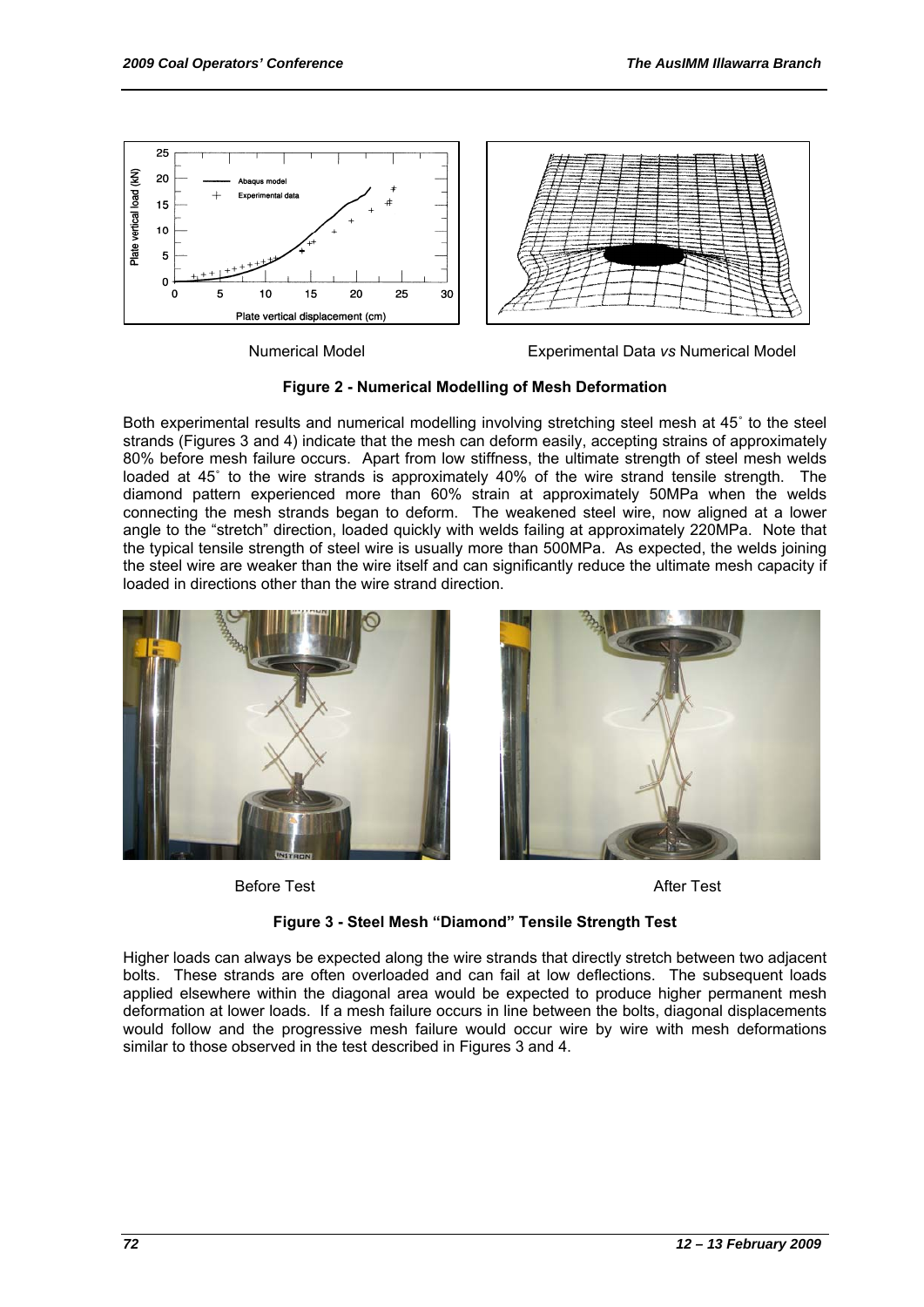

Model of 45° Tensile Test Experimental Data *vs* Numerical Model

**Figure 4 - Numerical Modelling of "Diamond" Tensile Test**

#### **ROCK FRACTURE MECHANISMS IN UNDERGROUND ROADWAYS**

Mining induced fractures occur ahead of the roadway face where the stresses are high. These fractures gradually grow, forming a typical fractured roof as illustrated in Figure 5. The fractures develop in response to the elevated compressive stresses that intercept the stress relief towards the mine opening. In other words, while stresses may concentrate across the mine opening, reduction in stress occurs towards the mine opening. Bending of bedded strata that typically occurs in the vicinity of mine openings will result in failure along the weak bedding planes. It is impossible to prevent the development of mining induced fractures, however it is possible to minimise their displacement.



#### **Figure 5 - Typical roof conditions in a mine roadway requiring steel mesh application**

In strain softened strata, gradual displacements reduce the virgin compressive stress until equilibrium is reached where the remnant compressive stresses that remain within the strata provide enough confinement to arrest any further movement along the fractures. If the strata are severely broken and the confining stresses are totally dissipated, strata will lose self supporting capability and disintegrate. In particular, large displacements tend to occur when the fractured rock mass is stress free. For this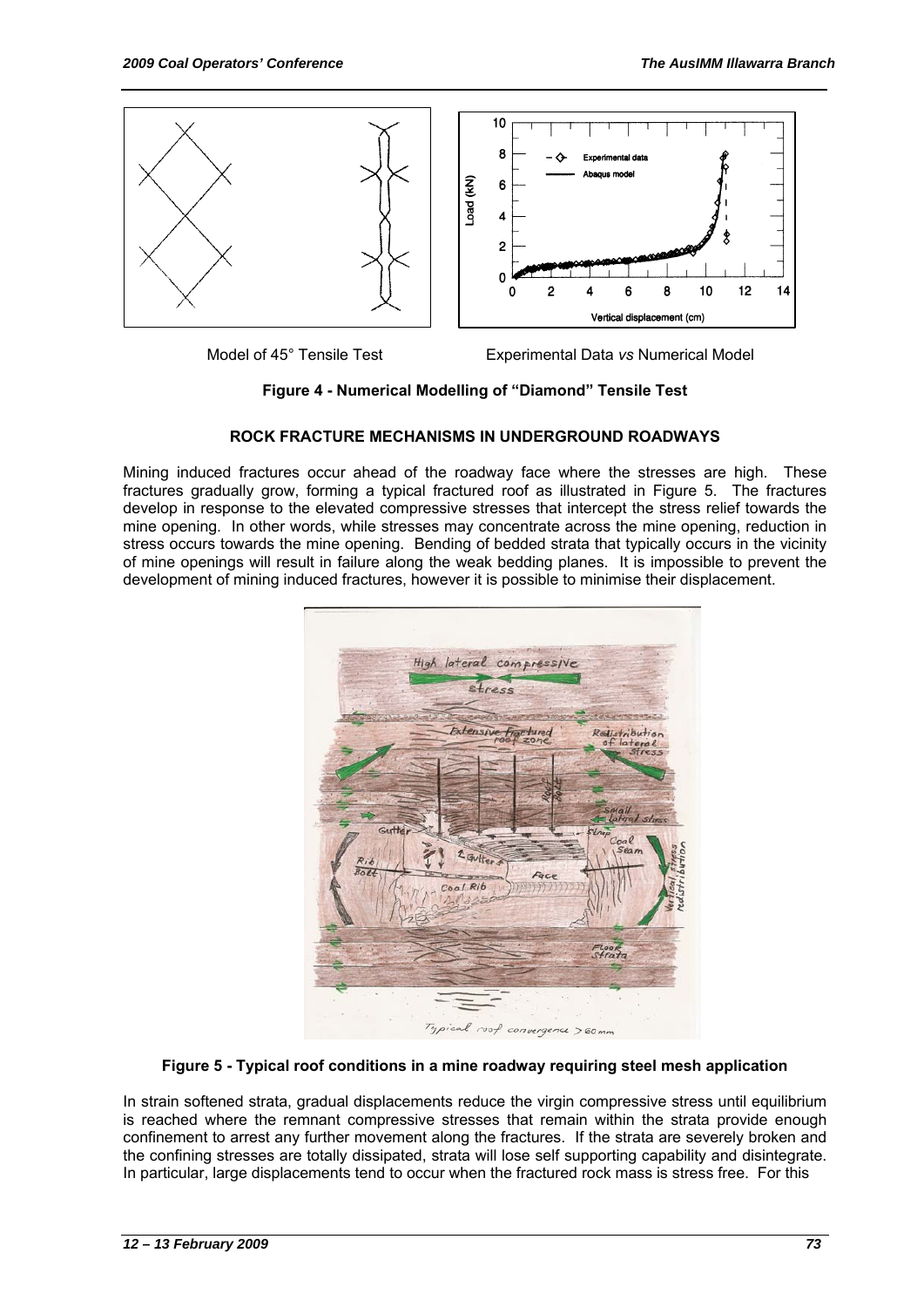reason even a small confining stress may be enough to arrest significant rock displacements and falls of "loose" rock material. Just prior to a fall, accelerated fracture displacements and fragment rotations may occur that will "unlock" the rock structure and eventually cause the yielded rock zone to fall. Inadequately supported roadway skin can slowly deteriorate and affect the ground stability between the bolts as illustrated in Figure 6. Ideally, it is the function of the reinforcing members, such as the rock bolt together with the appropriate skin reinforcement, to prevent the last phase of rock defragmentation and thus improve integrity of the fractured rock zones.



**Figure 6 - Partial Roof Failure Between Bolts Affecting Roof Stability** 

#### **COMPARISON OF THE POLYMER SKIN REINFORCEMENT AND STEEL MESH SUPPORT**

The fundamental difference between the polymer skin and the steel mesh support is similar to the difference between a point anchor and a fully encapsulated bolt system. A fully encapsulated bolt provides immediate resistance to any fracture movement via its continuous anchorage to the surrounding strata while the point anchor bolt needs to stretch significantly over its entire length to provide comparable strata confinement. In a similar manner the reinforced polymer skin bonded to the strata surface provides immediate resistance to any crack movement that occurs at the strata surface while the steel mesh will support the strata only after significant roof deformation occurs. The reinforced polymer skin adhesion to the strata provides an additional active reinforcing mechanism to compliment the fully encapsulated bolt reinforcement system and contribute to the overall stability of strata adjacent to the mine roadway.

To investigate the polymer skin reinforcing capabilities, several numerical models were constructed to test the roof response to displacement of fractures in the failed roof. The models were designed to simulate fracture behaviour with dilation and displacement parallel and perpendicular to the fractures. The numerical simulations were done with and without the polymer skin reinforcement.

During the fracture movement two distinct displacement mechanisms occur:

- (i) fracture displacement along its length (shearing); and<br>(ii) fracture dilation perpendicular to the fracture plane due
- fracture dilation perpendicular to the fracture plane due to fracture irregularities.

The mechanism of fracture movement can be seen in Figure 7 with combined fracture displacements parallel to the fracture plane and the influence of the fracture asperities on fracture dilation. Other fracture opening mechanisms are also common during strata bending or tension.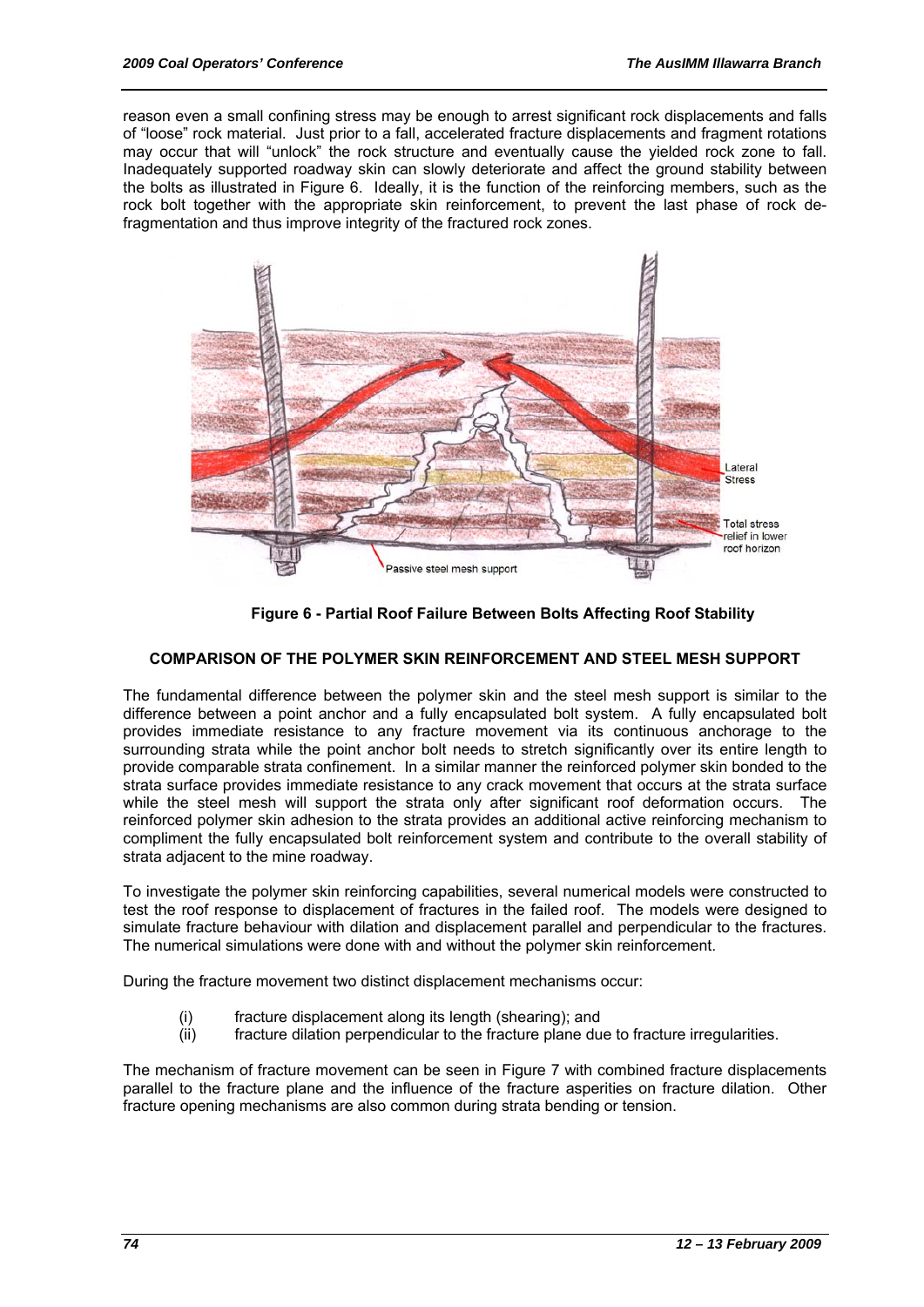





To quantify the influence of both fracture shearing and dilation mechanisms and study the response of polymer skin to these movements, fracture dilation was studied separately to fracture shearing. In the first model shown in Figure 8 the fracture at the rock skin surface was parted perpendicular to the surface with the polymer bond to imitate the effect of fracture dilation (without fracture shearing) that usually occurs during shearing along the fracture plane. Typical fracture dilation is in the order of a few millimetres depending upon the roughness of the fracture surface and the fracture displacement. The numerical model was set up to simulate dilation of a single fracture oriented perpendicular to the polymer layer and the stress response within the strata was studied. The polymer skin was bonded to the rock surface and fracture dilation simulated. In response to the fracture dilation the polymer skin de-bonded in the immediate vicinity of the crack but the strong adhesion to the rock kept the polymer skin anchored a short distance from the crack opening. Opposing the fracture opening, the stretched polymer induced a compressive stress within the rock. The test can be observed in Figure 9.



**Figure 8 - Dilation mechanism parting the fracture surface** 

The stress contours shown in Figure 9 clearly show a significant compressive stress normal to the fracture that occurred in response to 2mm of fracture dilation.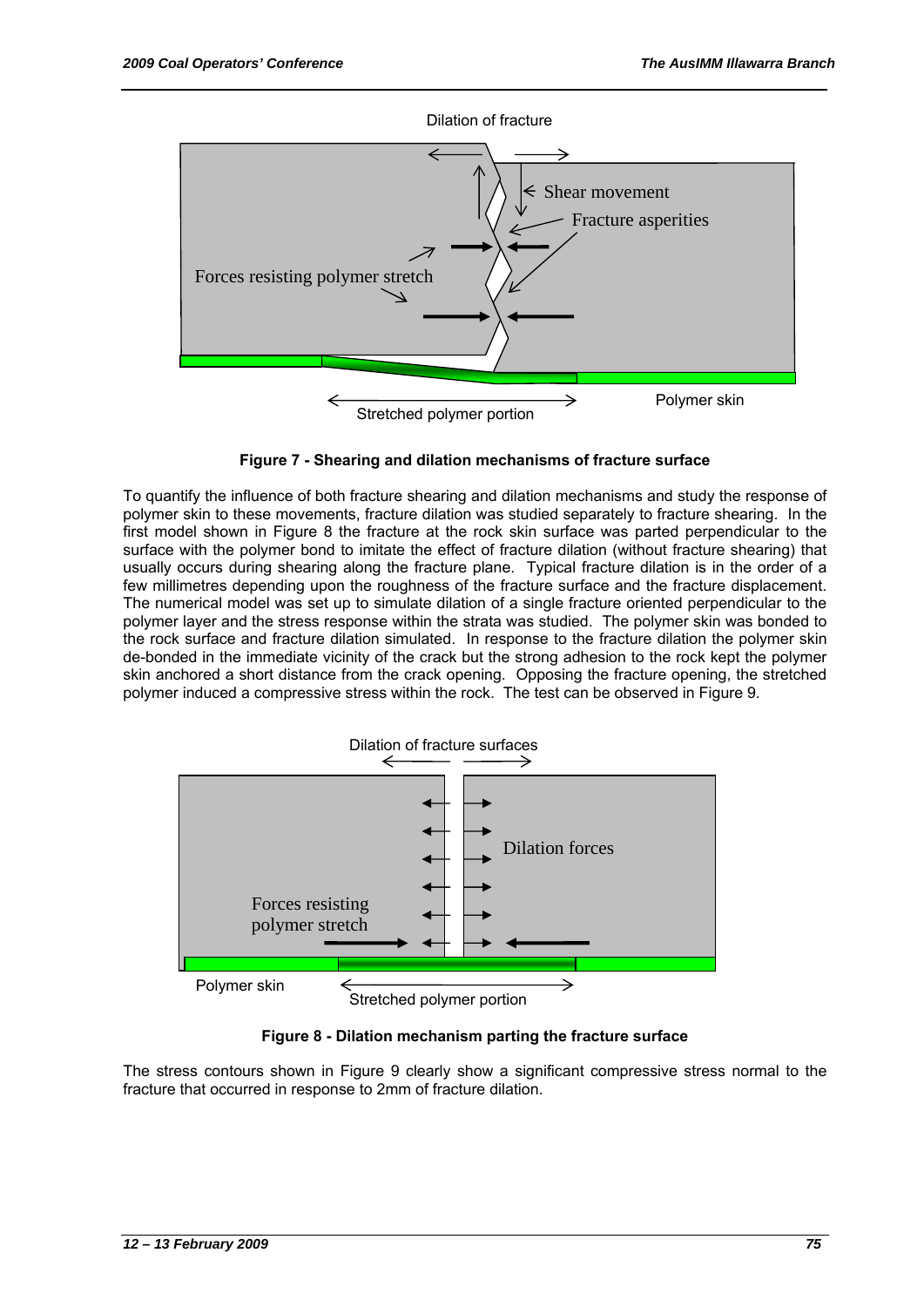

### **Figure 9 - Effect of fracture dilation on lateral stress across the fractured surface**

The magnitudes of stress that develop within the lower roof depend on:

- (i) fracture displacement,
- (ii) polymer bonding properties,
- (iii) polymer stiffness, and
- (iv) polymer thickness.

Further research is underway to quantify the de-bonding length for various values of polymer adhesion and thus determine the total normal fracture loads for a given fracture displacement.

In the second model (Figure 10) a completely smooth vertical fracture was gradually displaced and the polymer skin response observed. During the vertical shearing, strata movement parted the polymer skin away from the rock surface, de-bonding a short section of the polymer/rock interface. The polymer was thus forced to stretch across the fracture as the distance from the bonded anchorage on each side increased. The reaction force at the skin anchorage induced a small compressive stress within the rock across the fracture area, as shown by contours in Figure 11. It is the fracture dilation that in this case produced lager stress across the fractured surface. It must be pointed out that the fracture shearing and dilation are not separate events but occur together and therefore the polymer induced compressive stresses across the fracture shown in Figures 9 and 11 would combine together.



Stretched polymer portion

**Figure 10 - Shearing mechanism along the fracture surface**